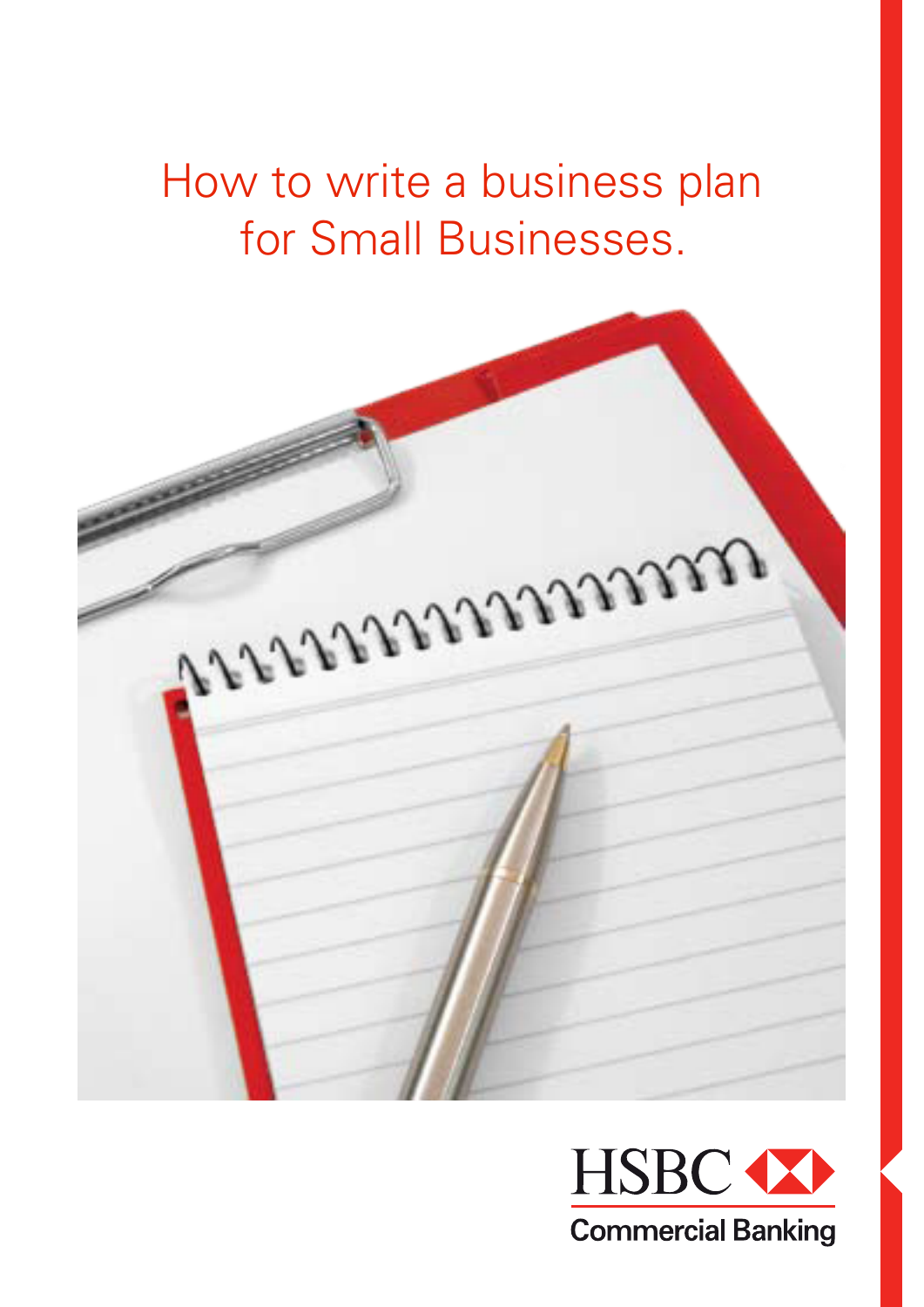## Table of Contents

### **What a bank looks for?**

- ▶ 5C's of Credit
- **Keeping a clean record?**
- **What is a business plan?**

#### **What should your business plan include?**

- $\triangleright$  An introduction to your plan
- $\triangleright$  Who you are and what your business does
- $\triangleright$  Industry, competitors and business strategy
- $\triangleright$  Financials past, present and future
- **D** Other supporting documents

### **Checklist for application of new banking facilities**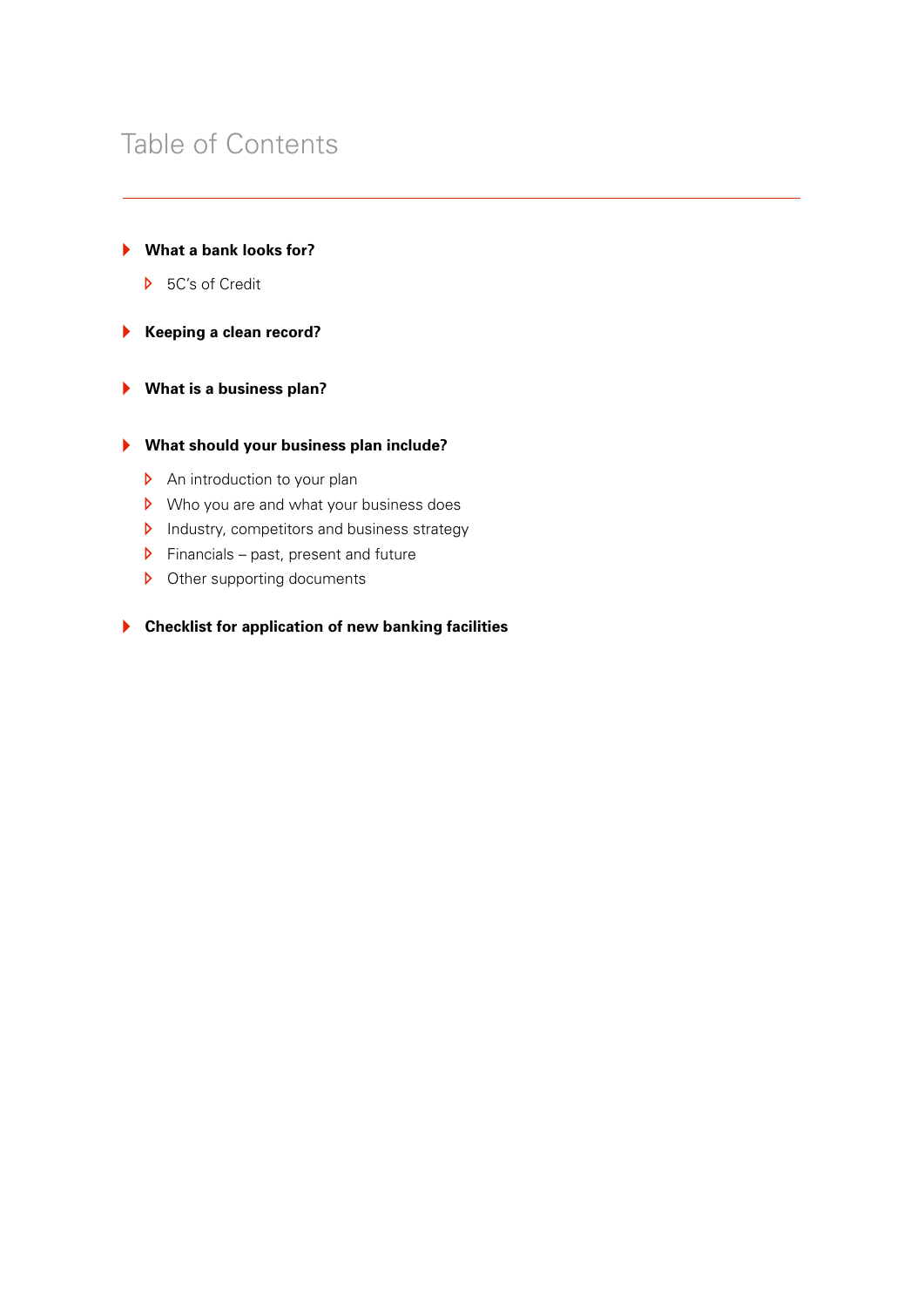## What a bank looks for?

<u> 1989 - Johann Stoff, amerikansk politiker (d. 1989)</u>

#### **The 5C's of Credit**

**1. Character**

**2. Capital**

**3. Capacity**

**4. Conditions**

**5. Collateral (security)**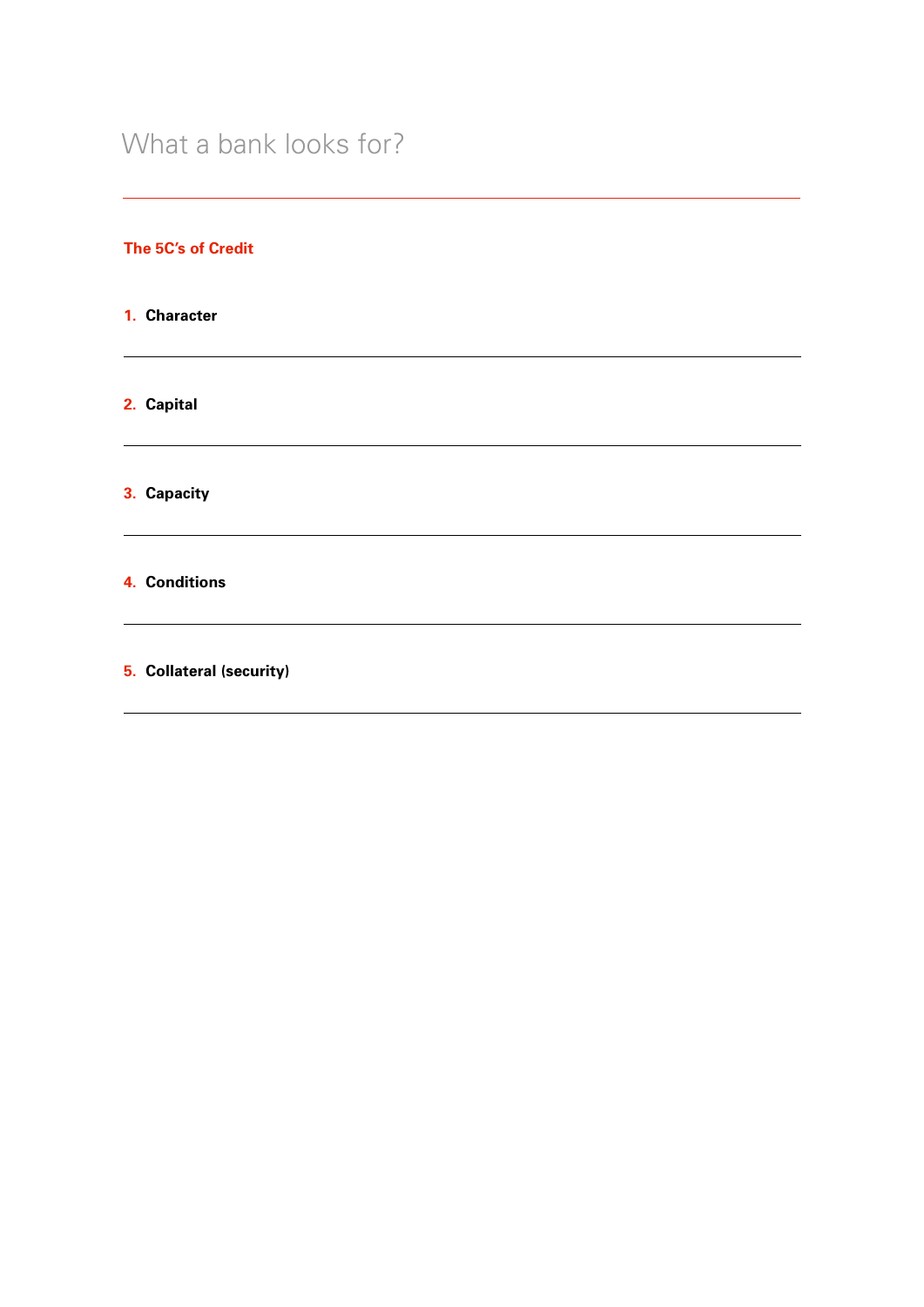# Keeping a clean record

- Not **overdue** in other loan/financing repayments
- No **creditor/legal** issues
- No bounced **cheques**
- Up-to-date **audited accounts**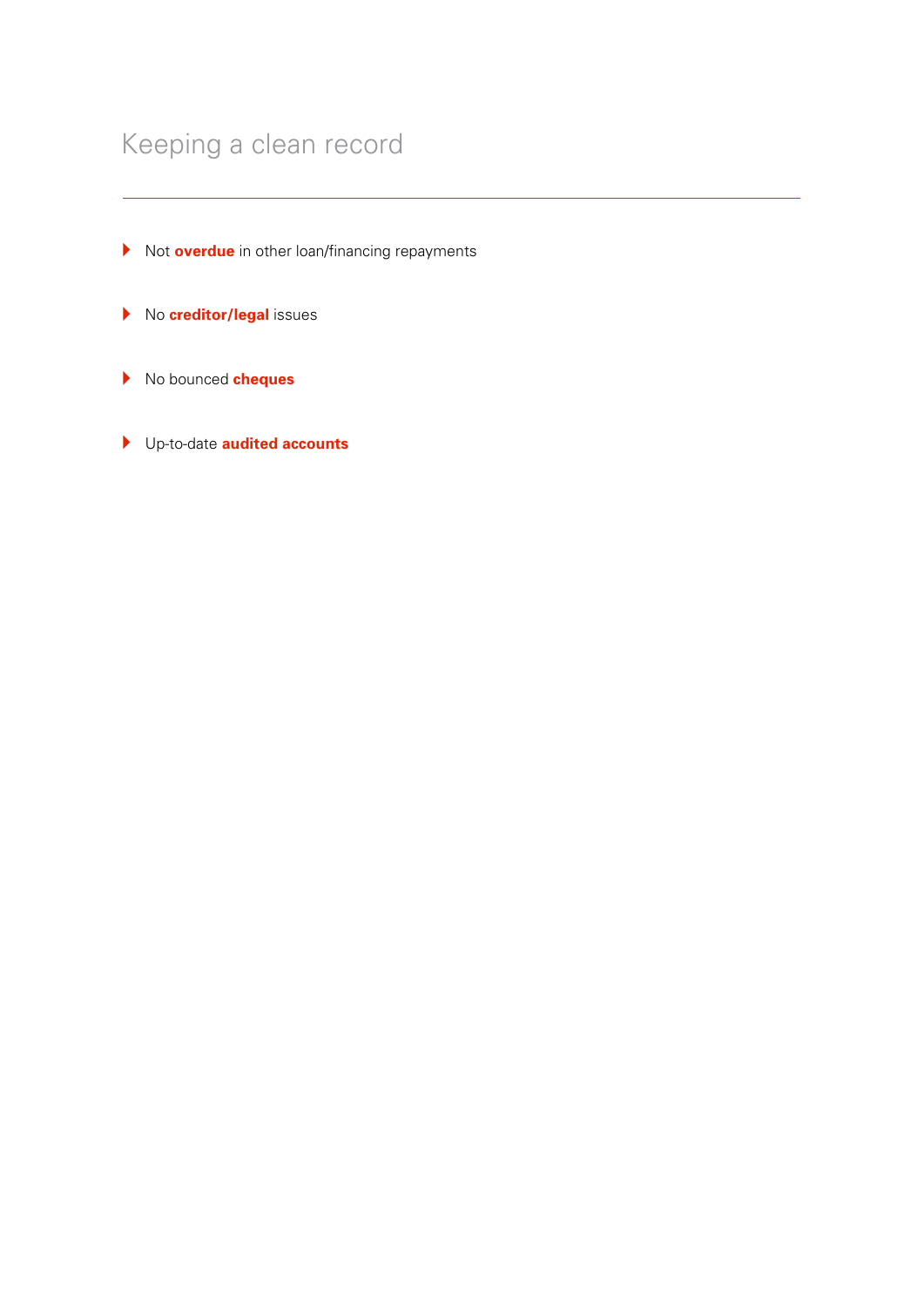### **A written plan outlining:**

- **1.** Your vision/objectives
- **2.** How the business is to be managed to achieve these objectives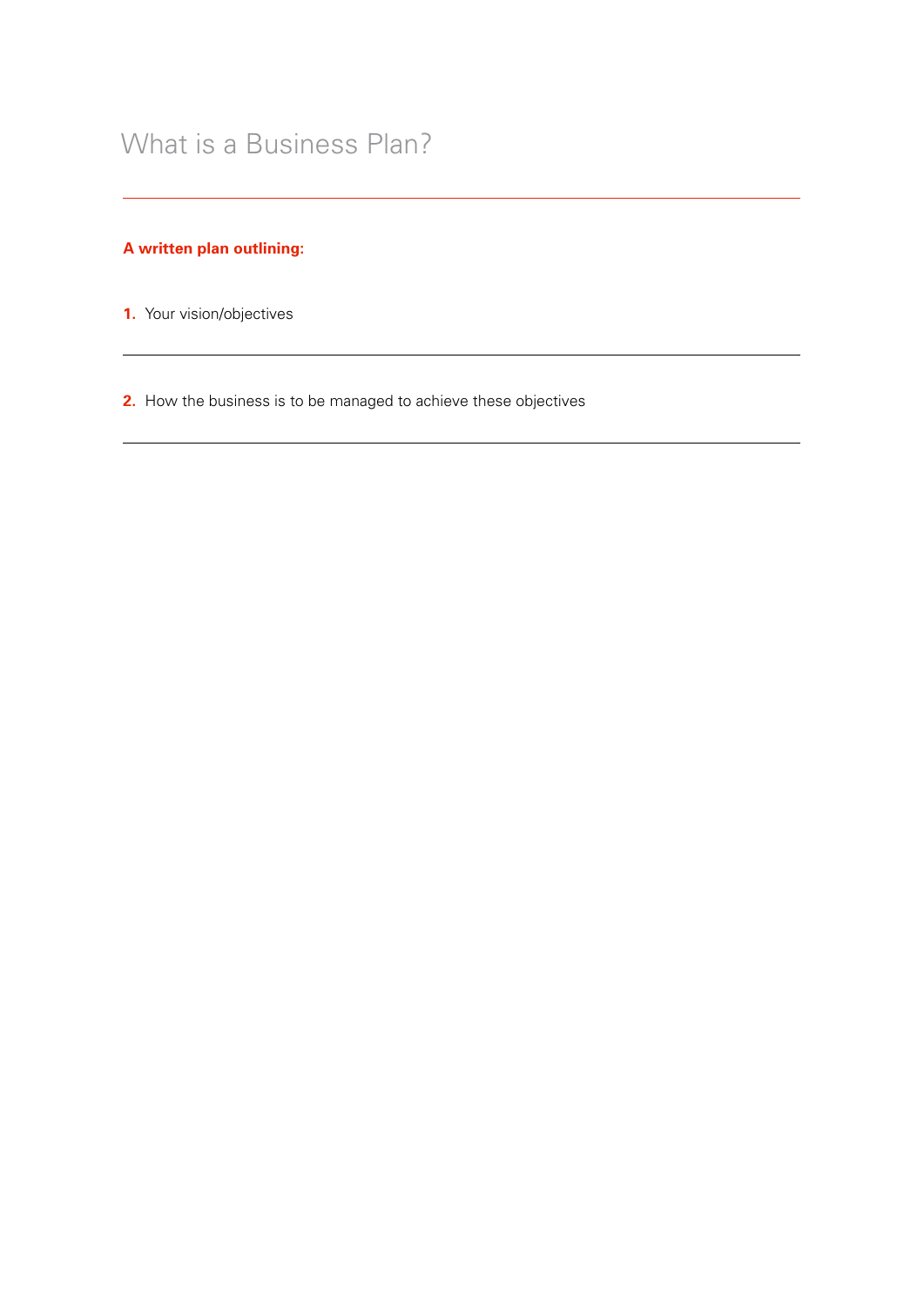**1. An introduction to your plan**

**2. Who you are and what your business does**

**3. Industry, competitors and business strategy**

**4. Financials – past, present and future**

**5. Other supporting documents**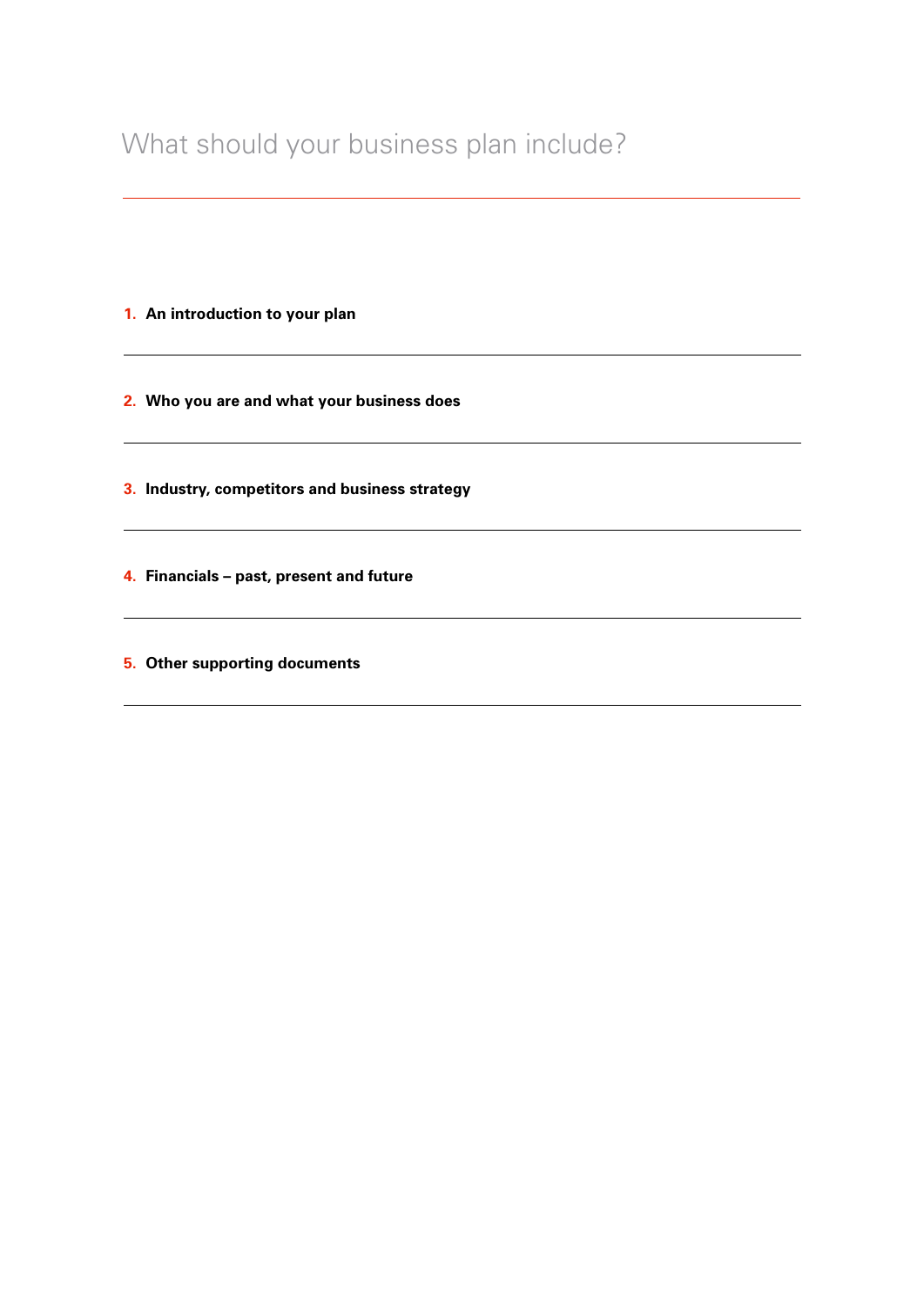### **1. An introduction to your plan**

### **Financing Request**

- $\triangleright$  Type
- Amount
- **Purpose**
- **D** Repayment

#### **Reasons for future success**

 **Contact details**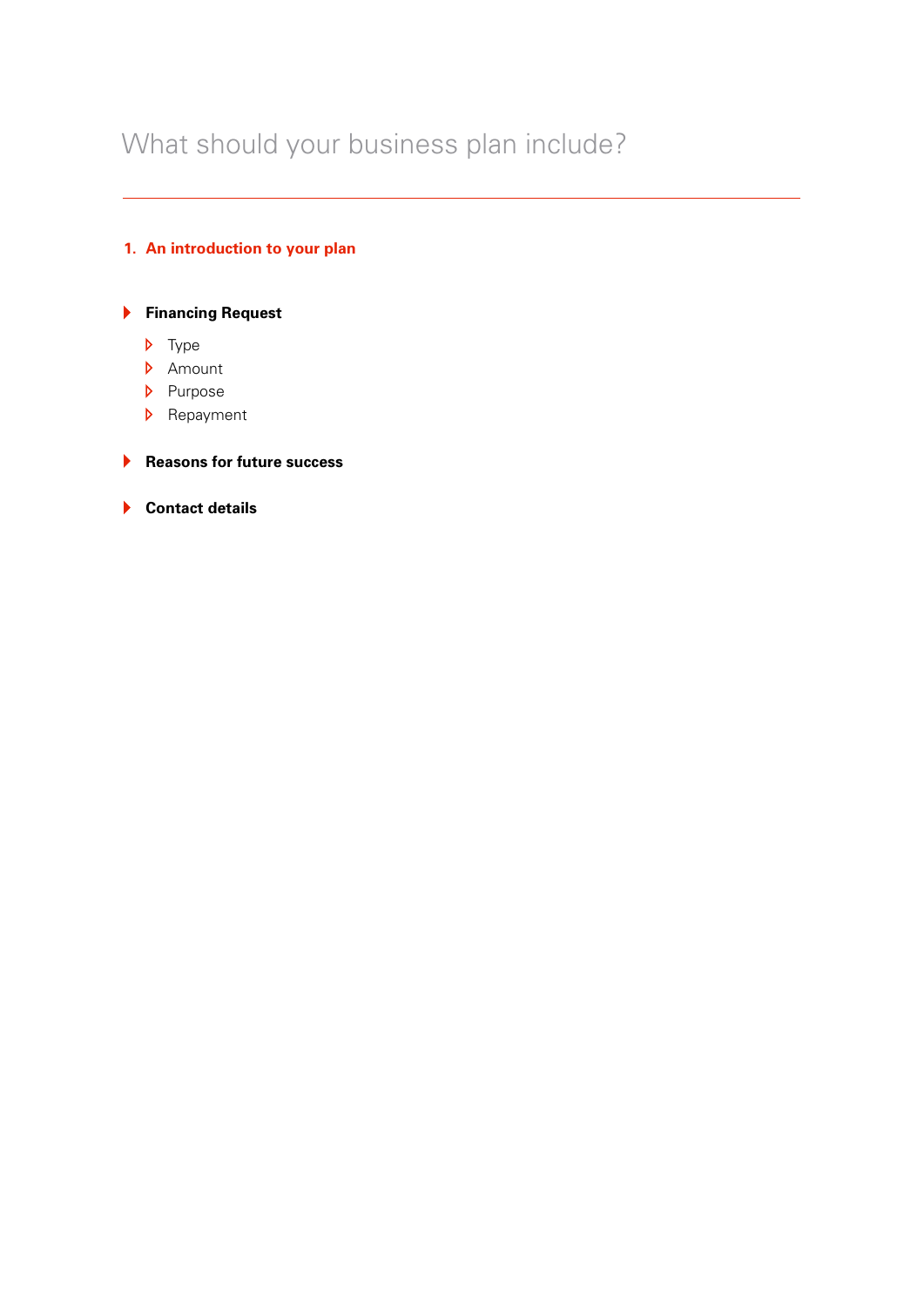#### **2. Who you are and what your business does**

#### **Background & history**

#### **Business & product**

 $\triangleright$  A description of your product(s), pictures/samples

#### **Directors and management profile**

**D** Organisation chart, track record

#### **Business Cycle**

- $\triangleright$  Your buyers and sellers
- $\triangleright$  The terms of your business dealings

#### **Production process**

The process involved in producing your product(s), production, capacity, volume, etc.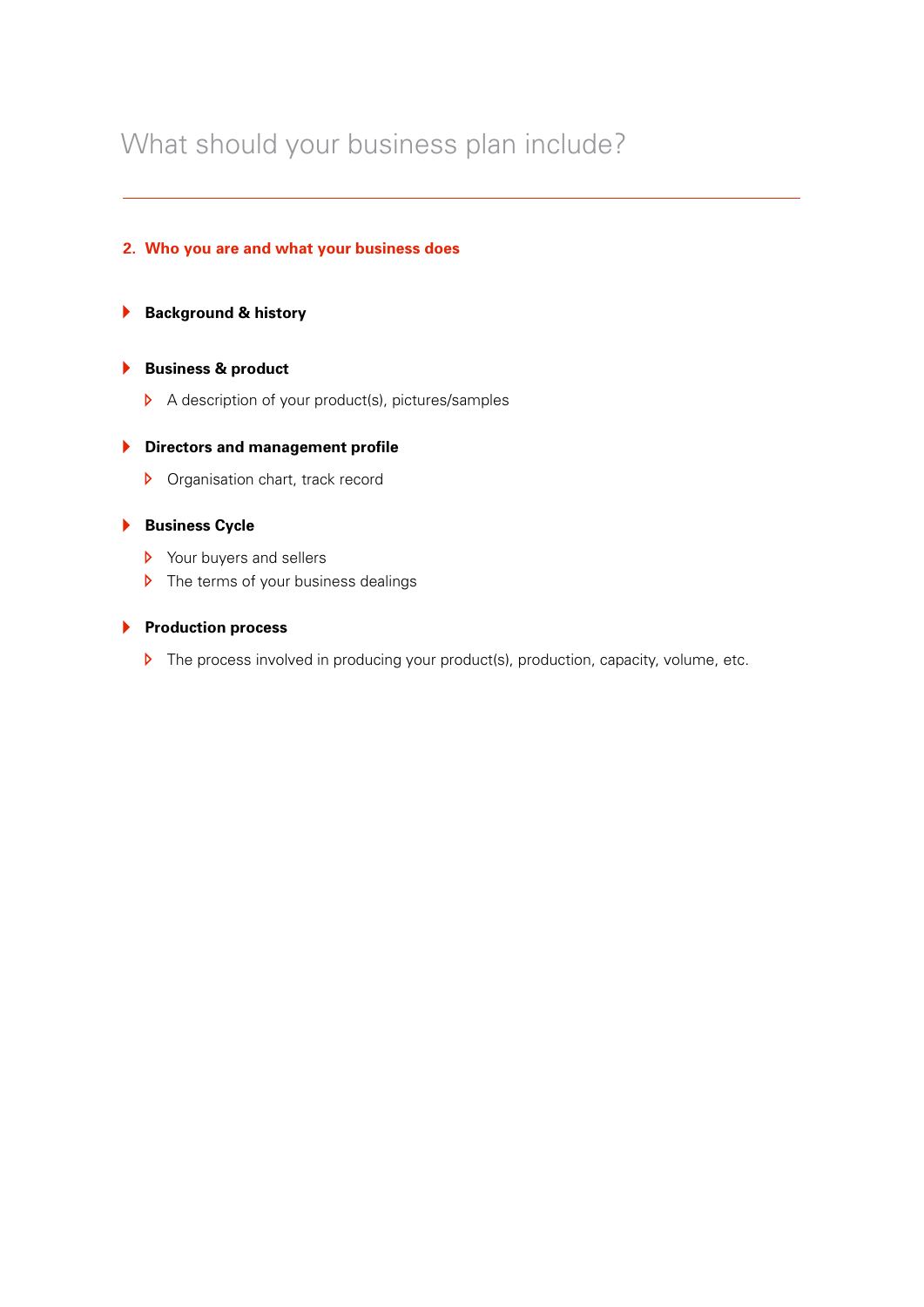#### **3. Industry, competitors and business strategy**

#### **Industry Overview**

Describe the industry you operate in and how your business fits in this industry

#### **Who your competitors are**

#### **The factors that will ensure your success**

| <b>Strengths</b>  | <b>Opportunities</b> |
|-------------------|----------------------|
| <b>Weaknesses</b> | <b>Threats</b>       |

#### **What is your business strategy**

Briefly describe your unique value proposition. For example, lower cost hence better value for money, your focus on niche markets allows your expertise to flourish, etc.

#### **Sales and marketing strategies**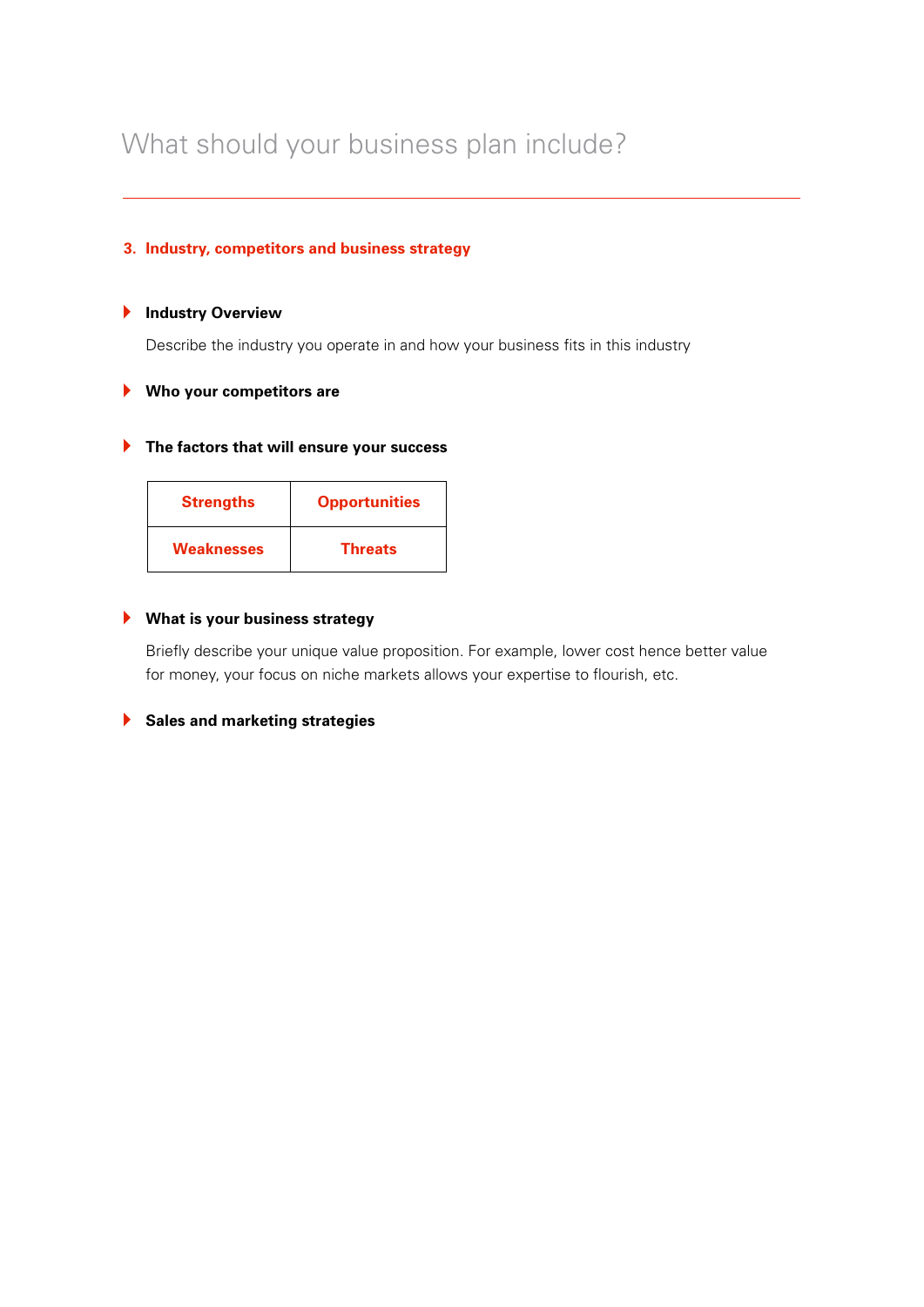#### **4. Financials – past, present and future**

- **3 Years' historical audited accounts**
- **Latest management accounts**
- **Future projections – at least 1 year**
- **Bank statements and loan statement**
	- **D** Repayment record
	- ▶ Cashflow managemnt